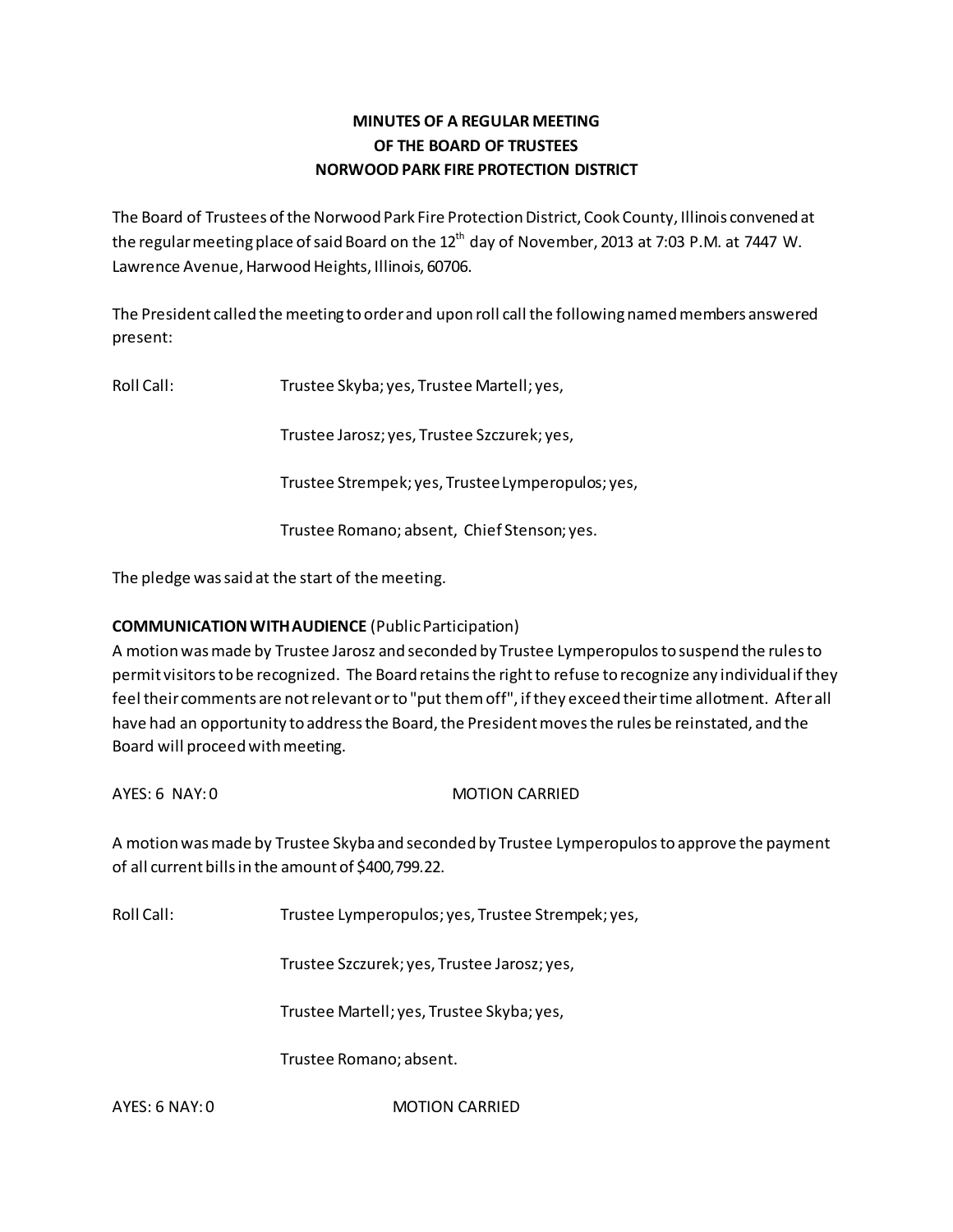A motion was made by Trustee Strempek and seconded by Trustee Szczurek to approve the minutes of the Regular meeting held on October  $8<sup>th</sup>$ , 2013.

| Roll Call:     | Trustee Skyba; yes, Trustee Martell; yes,         |
|----------------|---------------------------------------------------|
|                | Trustee Jarosz; yes, Trustee Szczurek; yes,       |
|                | Trustee Strempek; yes, Trustee Lymperopulos; yes, |
|                | Trustee Romano; absent.                           |
| AYES: 6 NAY: 0 | <b>MOTION CARRIED</b>                             |

A motion was made by Trustee Jarosz and seconded by Trustee Skyba to approve the minutes of the Closed Session meeting held on October 8<sup>th</sup>, 2013.

Roll Call: Trustee Strempek; yes, Trustee Lymperopulos; yes,

Trustee Jarosz; yes, Trustee Szczurek; yes,

Trustee Skyba; yes, Trustee Martell; yes,

Trustee Romano; absent.

AYES: 6 NAY: 0 MOTION CARRIED

### **TREASURER'S REPORT**

Schedule of Assets (Arising from Cash Transactions) October 31, 2013

### Assets

| Checking and money market accounts (interest rate - APY):   |              |
|-------------------------------------------------------------|--------------|
| Plaza Bank checking #4303503 (0.046%)                       | \$5,325.62   |
| Plaza Bank money market #4303498 (0.295%)                   | 717,715.59   |
| Plaza Bank ambulance billing money market #4304492 (0.295%) | 615,609.46   |
| Plaza Bank-Medical #1003102                                 | 3,338.21     |
| Total checking and money market accounts                    | 1,341,988.88 |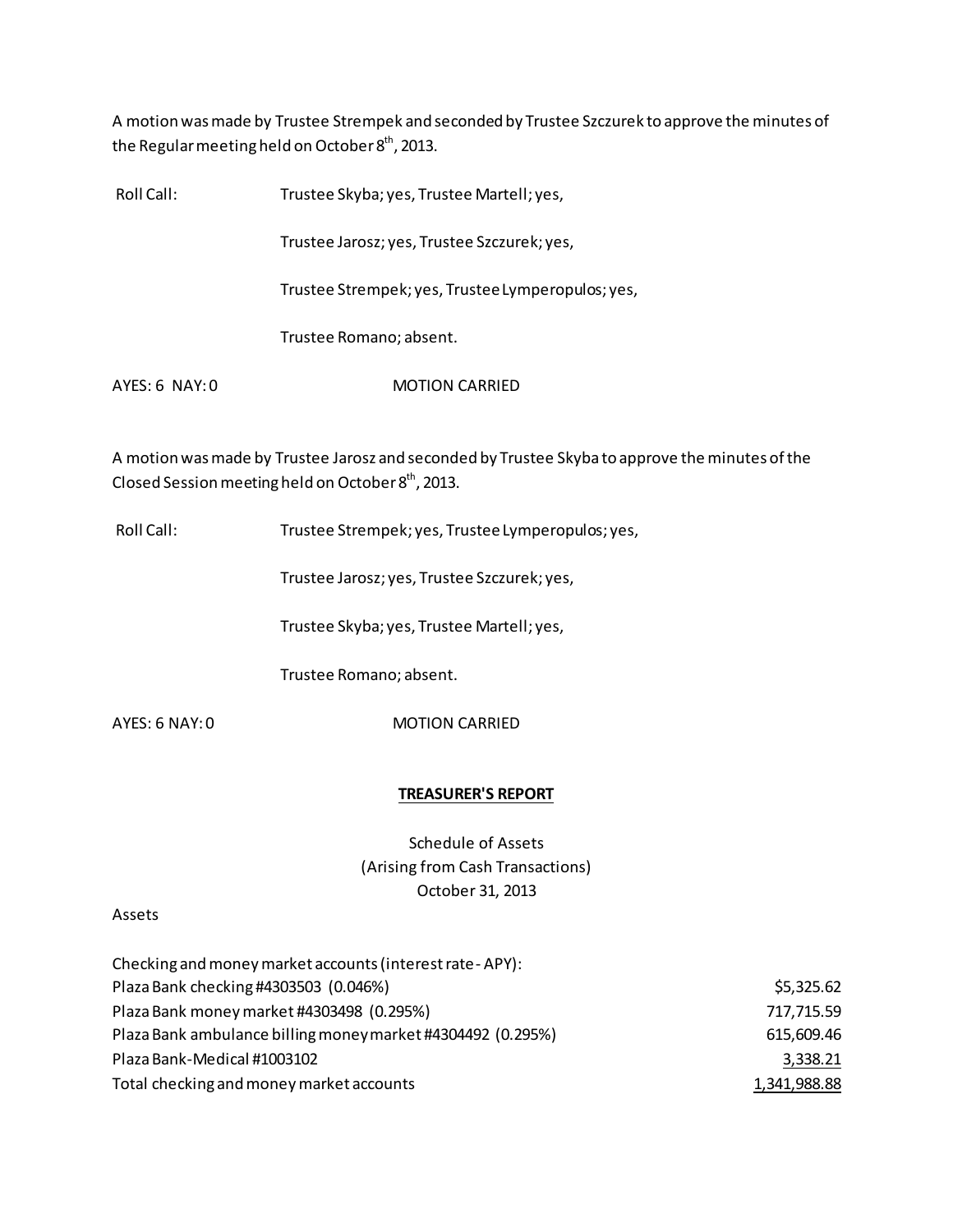| Certificates of deposit (interest rate and maturity):    |                |
|----------------------------------------------------------|----------------|
| Plaza Bank (0.65%, 09/02/14)                             | 621,036.10     |
| Belmont Bank and Trust (1.00% 08/23/14)                  | 537,956.77     |
| Plaza Bank (0.64% 07/17/14)                              | 124,481.87     |
| Plaza Bank (0.65% 09/18/14)                              | 421,601.78     |
| Plaza Bank (0.65% 12/23/14)                              | 471,684.89     |
| Belmont Bank (1.00% 08/21/14)                            | 514,309.80     |
| Belmont Bank (1.00% 07/19/14)                            | 364,285.16     |
| Total certificates of deposit                            | 3,055,356.37   |
| Total checking, money market and certificates of deposit | \$4,397,345.25 |

Nothing coming due this month. Next month we should have the Key Indicator Report.

Motion by Trustee Skyba, seconded by Trustee Lymperopulos to approve the Treasurer's report as presented from the Financial Statement for October 2013**.** 

| Roll Call:     | Trustee Skyba; yes, Trustee Martell; yes,         |
|----------------|---------------------------------------------------|
|                | Trustee Jarosz; yes, Trustee Szczurek; yes,       |
|                | Trustee Strempek; yes, Trustee Lymperopulos; yes, |
|                | Trustee Romano; absent.                           |
| AYES: 6 NAY: 0 | <b>MOTION CARRIED</b>                             |

# **Chiefs Report:**

All Trustees received a copy of the alarm report.

All Trustees received a copy of the inspection report along with the list of completed inspections for this month.

Included in your packet is a breakdown of overtime, there was an extreme amount of overtime for the month. October is always high in overtime due to the open house and safety town. There are 63 hours that will be reimbursed for training from MABAS and the Illinois Terrorism Task Force. We had Rich Appelhans out on Workers Compensation and Art Koszczuk off on injury; this resulted in 8 overtime days to cover minimum manning. The good news is we are finally back to full staffing as of today.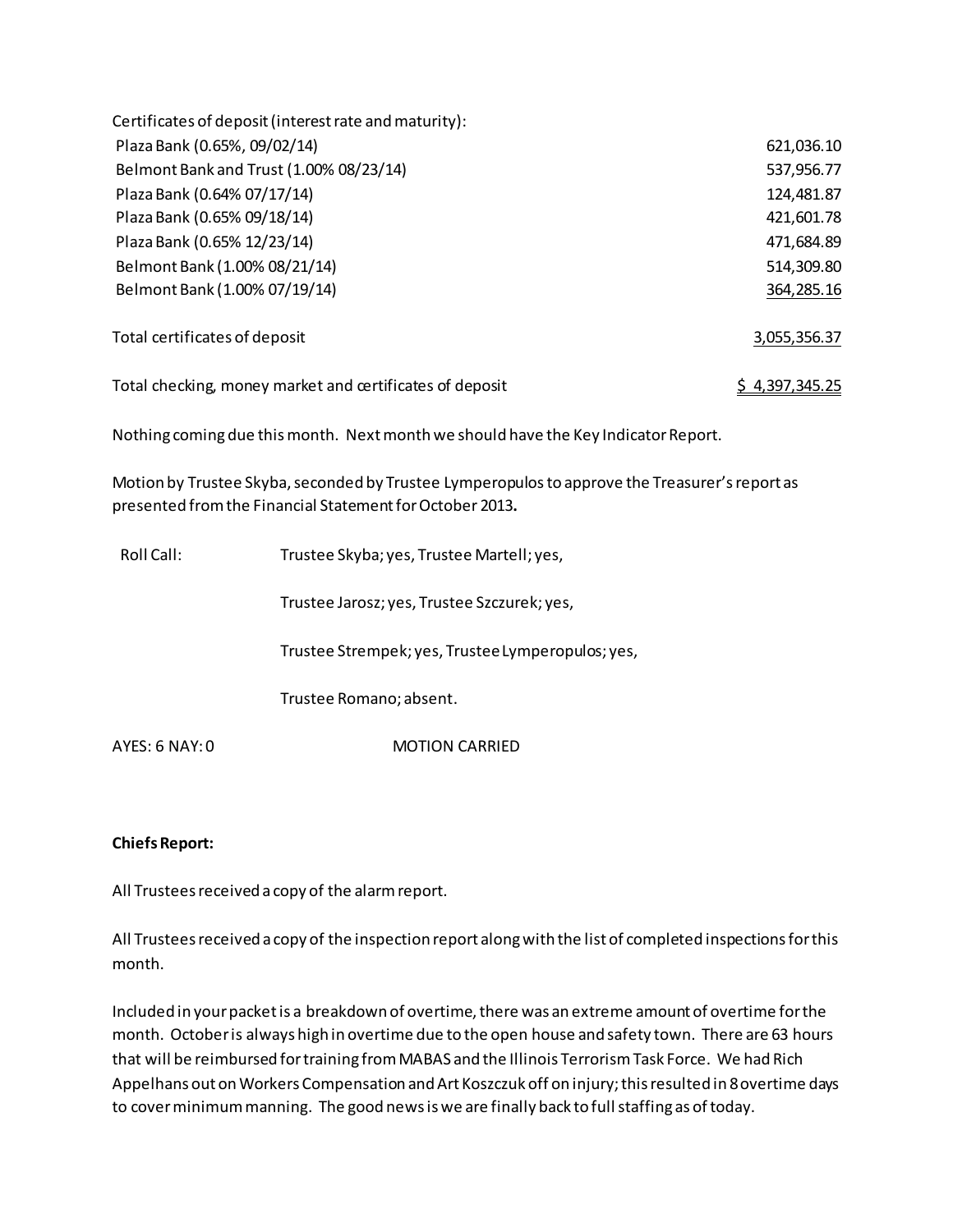There is a scheduled hearing in the Commander Carpino disability case on November 20<sup>th</sup>. I will try and attend if the case is not continued.

The lighting project is at a standstill, we are still waiting on prices from Advance on the aluminum polies and for them to rework the rebate numbers to include the installation. Trustee Martell asked if we still are eligible for the grant. I reached out to H&H to see if they could purchase the fixtures, do the installation and the grant work. They said they would be able to do it all but they have not come through and they are not answering my emails. There is no hurry at this point. I will work with the building and equipment committee when I get more information.

The Christmas party is scheduled for December  $7<sup>th</sup>$ , I hope all can make it, please call Cyndi with your response.

We are in the middle of our annual maintenance on our apparatus. The Truck was in need of a major brake job, tires and alignment, this year's maintenance on this vehicle will be about \$13,000. The annual maintenance on our reserve Engine was \$6,500. Our new Engine will be going in after the new year.

The current expenses for the month were over \$400,000, mainly due to \$12,500 in overtime, \$5,000 for ambulance repair, \$6,500 for engine maintenance and \$3,000 toward the entry level testing.

The finance committee would like to do a Truth in Taxation at 10% with the levy due to the new growth in the District. We would need to post this in the paper 7 to 14 days before the hearing on December  $10^{th}$  at 6:30pm. We contacted the newspaper and we would have to send them the notice by November  $15<sup>th</sup>$  in order to publish it on November 28<sup>th</sup>. Lauterback and our Attorney Shawn Flaherty will assist us with the process.

Our VFIS renewal is on the agenda, we received a 4.88% increase over last year. The old premium was \$36,744 and the increase brings it to \$38,538.

Motion by Trustee Martell and seconded by Trustee Skyba to accept the Chief's Report for October 2013 as presented.

AYES: 6 NAY: 0 MOTION CARRIED

# **Presidents Report:**

Nothing to report at this time.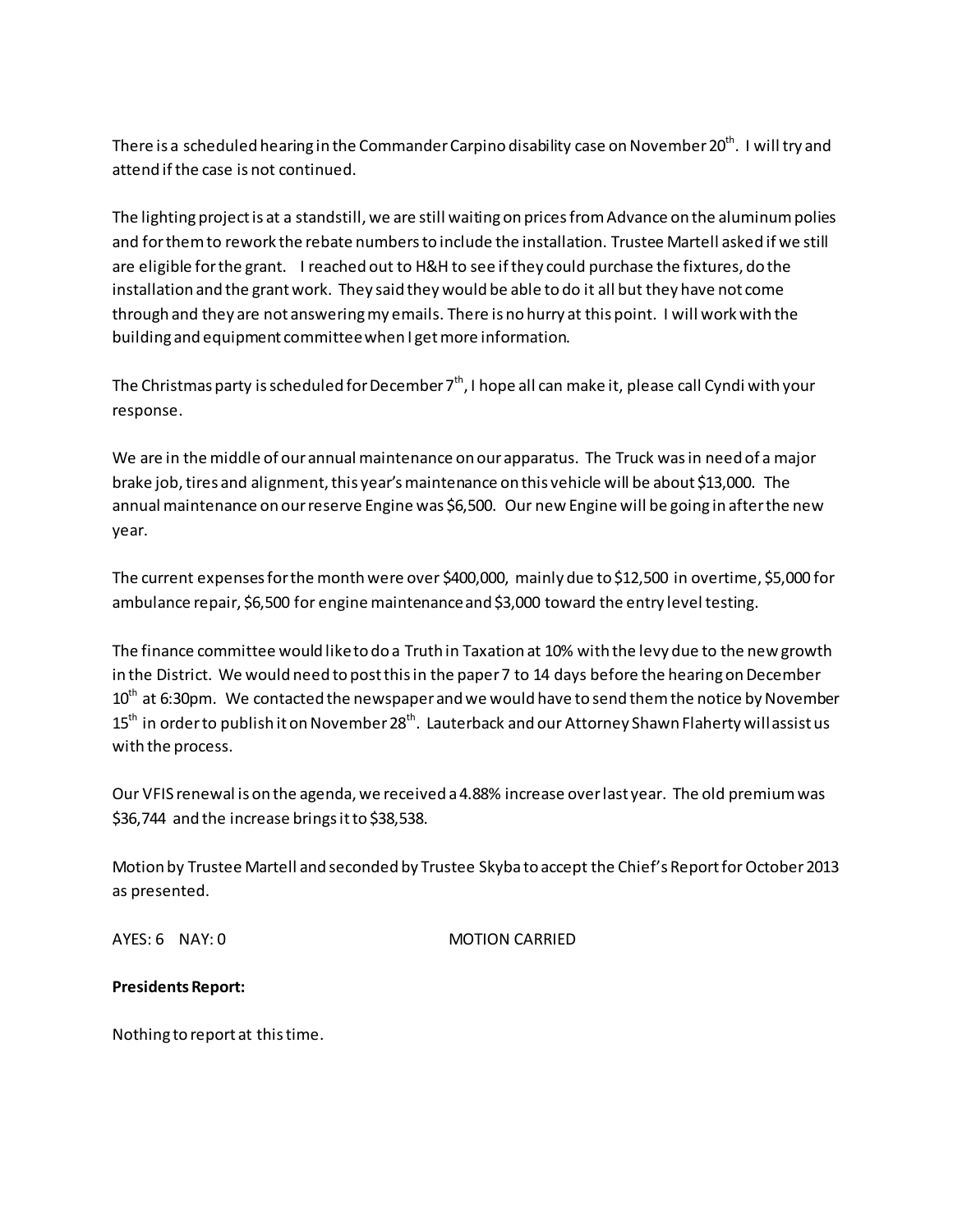### **Committee Reports:**

Finance Committee- Trustee Martell stated they met last month and spent an extensive amount of time going over the audit. The audit is final; the MD&A is in draft form. Discussed Truth in Taxation, there was a number of properties that went on the books this year; it will give us a chance to collect this new growth.

Building and Equipment Committee- Chairman Szczurek stated the Chief said that there is no rush, when we have numbers and more information we will proceed.

Technology and PR Media Committee- Chairman Strempek stated there is nothing to report at this time.

Policy Committee- Chairman Skyba stated there is nothing to report at this time.

Pension Fund- Trustee Martell stated there was a meeting but he was unable to attend. Trustee Jarosz stated there was a new accountant at the meeting from Lauterbach due to Wes no longer being the accountant for the pension fund. They did not have the financials done for the  $2^{nd}$  time in a row, but did send it in the mail. MB Financial did not attend either due to a scheduling confusion. Discussion on report received.

### **Old Business:**

None

### **New Business**:

Motion by Trustee Lymperopulos and seconded by Trustee Strempek to accept the preliminary audit draft for 2013 fiscal year as presented by Knutte and Associates.

Trustee Martell asked if there were any questions. Next month the auditor will be there to explain everything in the report. Finance Committee met and went over the audit. There was a deficit of \$425,386 not including the Pension Fund. This is the 3<sup>rd</sup> year in a row with a deficit. Discussion on expenses and revenues. Pension Fund ran even this year; they took in as much as they paid out with employee/employer contributions. Discussion on OPEB, and the number that will be reported on the property tax bills, eventually we will have to address this.

Roll Call: Trustee Strempek; yes, Trustee Lymperopulos; yes,

Trustee Szczurek; yes, Trustee Jarosz; yes,

Trustee Skyba; yes, Trustee Martell; yes,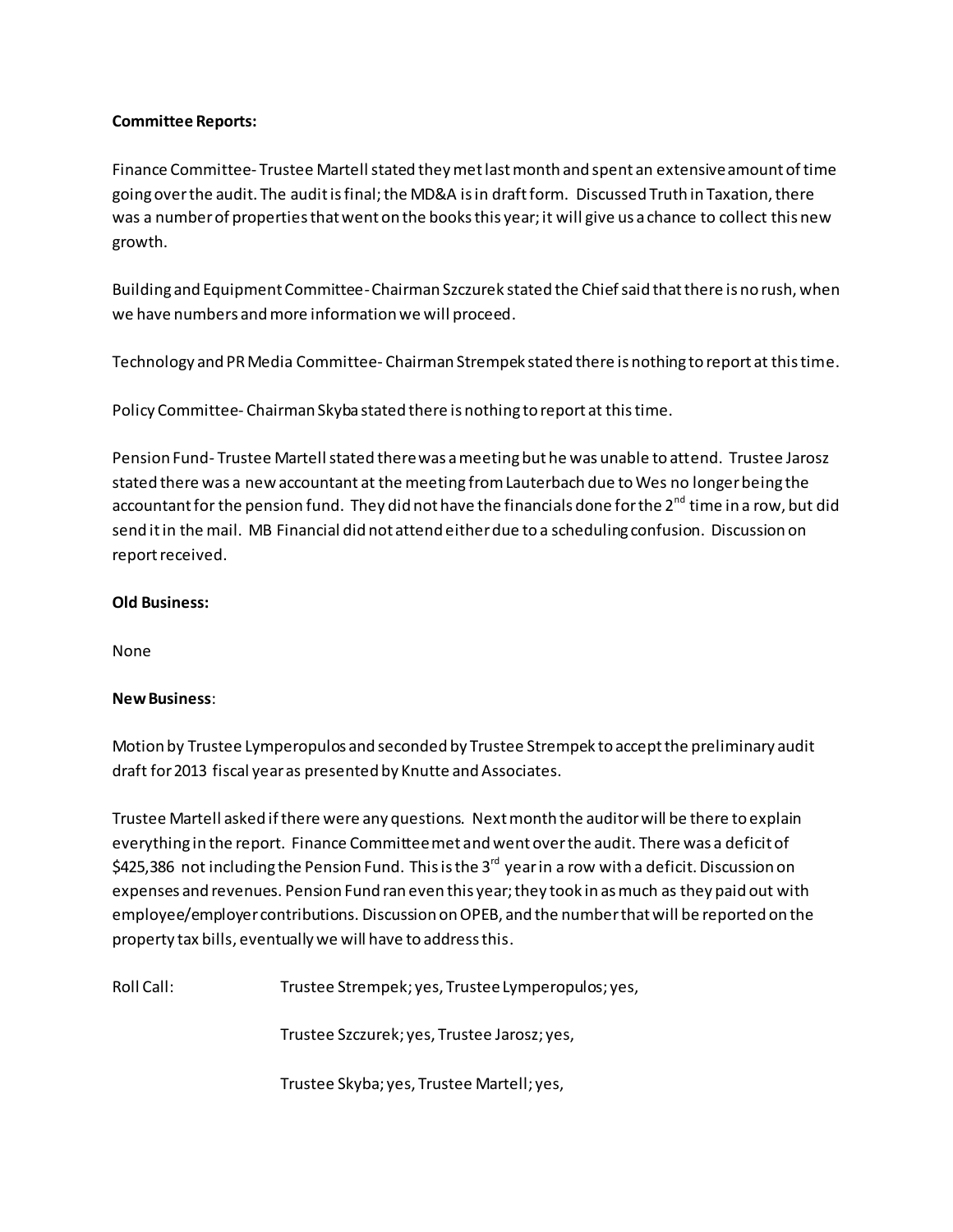### Trustee Romano; absent.

AYES: 6 NAY: 0 MOTION CARRIED

Motion by Trustee Skyba and seconded by Trustee Martell to approve the payment of \$18,775.02 to the 2% Foreign Fire Insurance Board.

Roll Call: Trustee Skyba; yes, Trustee Martell; yes,

Trustee Jarosz; yes, Trustee Szczurek; yes,

Trustee Strempek; yes, Trustee Lymperopulos; yes,

Trustee Romano; absent.

AYES: 6 NAY: 0 MOTION CARRIED

Motion by Trustee Jarosz and seconded by Trustee Lymperopulos to approve the Norwood Park Fire Protection District's Property and Casualty Renewal Premium at a cost of \$38,538.00 through VFIS/Ideal Insurance Agency.

Roll Call: Trustee Strempek; yes, Trustee Jarosz; yes,

Trustee Skyba; yes, Trustee Martell; yes,

Trustee Szczurek; yes, Trustee Lymperopulos; yes,

Trustee Romano; absent.

AYES: 6 NAY: 0 MOTION CARRIED

Motion by Trustee Lymperopulos and seconded by Trustee Skyba to approve the Renewal Customer Service Agreement with Call One Incorporated for a two (2) year term.

Trustee Skyba asked what the cost is for this, Chief stated that it is different each month dependent on usage. This also includes the circuits which is the largest part of the bill. Trustee Strempek explained some options and why certain things will not work.

Roll Call: Trustee Lymperopulos; yes, Trustee Strempek; yes,

Trustee Jarosz; yes, Trustee Szczurek; yes,